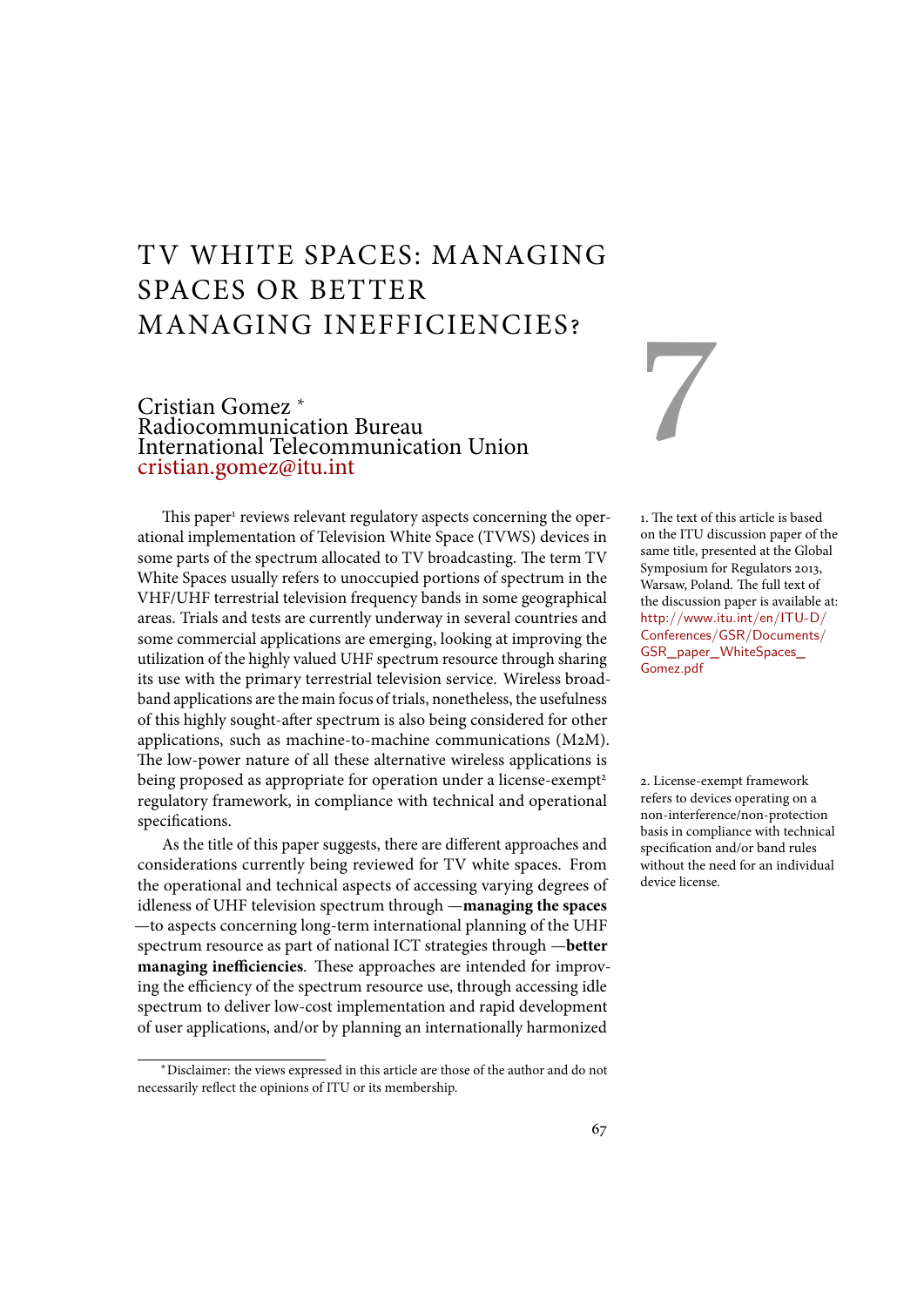spectrum use from which economies of scale can be obtained (end-user devices in particular).

This paper also examines aspects of wireless markets and sustainable development of ICTs in relation to TVWS implementation, international regulatory developments of the spectrum, spectrum management and licensing frameworks. Finally, the article offers conclusions in the form of discussion of regulatory and policy questions that may need further exploration prior to implementing TVWS on a large scale, in order to take into account spectrum regulatory developments at the international level.

# 7.1 finding the white spaces: INSTANCES OF TVWS AVAILABILITY

There are different ways in which TVWS can arise at any given location. Nonetheless, the amount of spectrum available in the form of TVWS can vary significantly across different locations and will depend on various factors, including: geographical/temporal features, the level of interference potential to and from the incumbent TV broadcasting service coverage objectives and related planning and utilization of broadcasting, as well as the nature of the application intended to use white spaces (receiver sensitivity, required transmitted power etc.). These instances of TVWS availability can be categorized (not restricted to) as follows:

- a. Frequency: to avoid interference within broadcasting, idle channels are purposely planned in the TV band in some geographical areas.
- b. Deployment: available TV white spaces may be used given that the height of the TVWS transmit antenna and its installation site (as well as the aggregate emissions of the numerous TVWS devices) are planned in technical compatibility with nearby or surrounding TV broadcasting reception in order to avoid interference.
- c. Space/distance: geographical areas that are outside the current planned TV coverage and therefore no broadcasting signals are currently present.
- d. Time: a TVWS could become available when a broadcasting emission is off-air; hence the licensed broadcasting transmitter is not using the assigned frequency channel during a specific period of time (e.g. nighttime). However, this type of availability can be subject to change if the broadcaster decides to modify hours of operation.

Further, in the case of digital terrestrial television (DTT), white space availability by means of "frequency"(channel idleness) could vary greatly across regions. TV white spaces may be less prevalent if the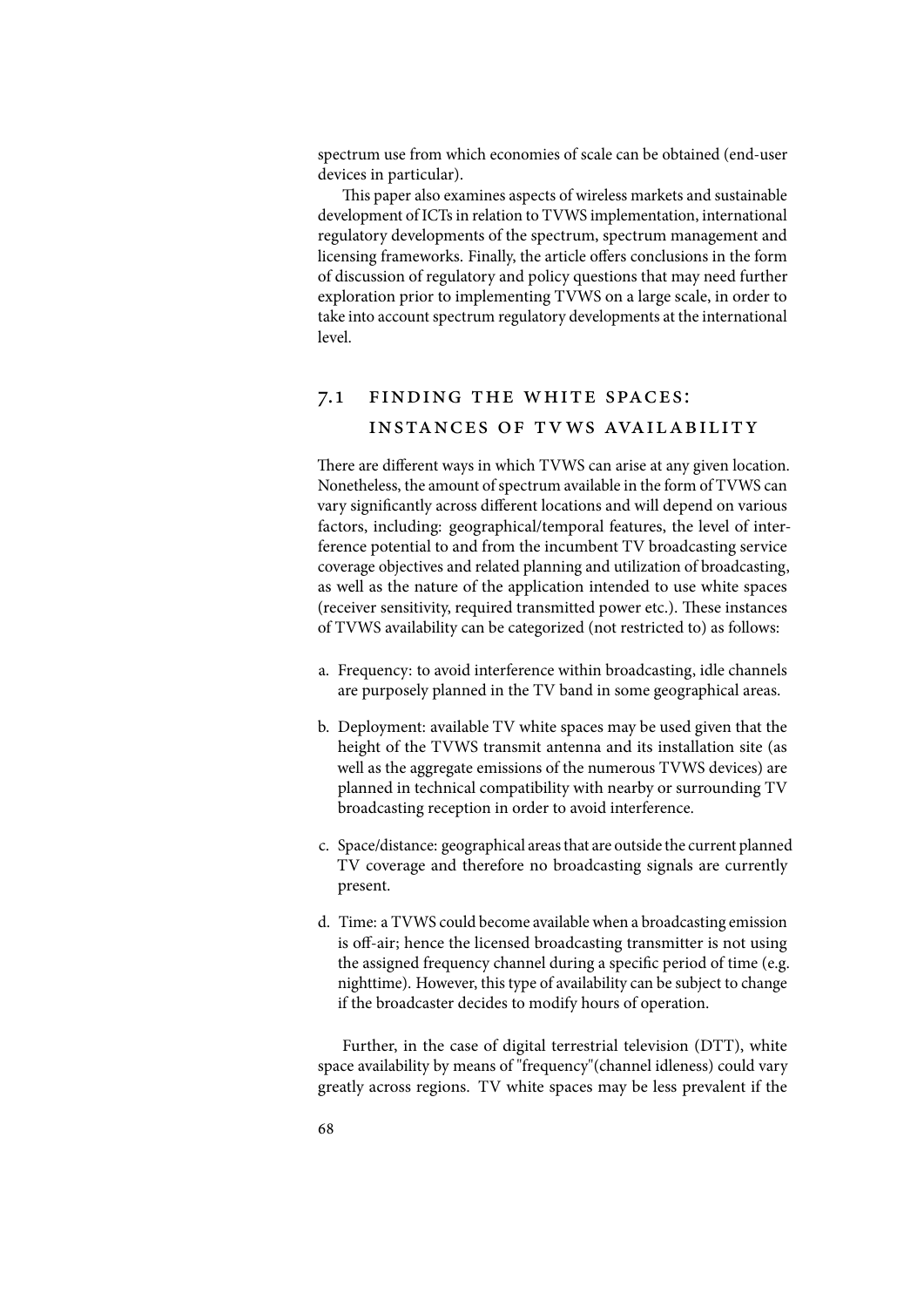

Figure 7.1: Single frequency networks use the same frequency to transmit the same programme in a given region, providing increased spectrum efficiency.

digital broadcasting network uses the adjacent channel rejection capabilities of digital technology to its full extent (and therefore fewer guard channels are needed). Also, digital TV systems permit the use of Single Frequency Networks (SFNs), in which several transmitters can use the same frequency channel without interference. The increasing use of SFNs is becoming a key element in frequency planning of television broadcasting to enable the allocation of the digital dividend(s) to mobile services. As a result, a channel that may be available at one time for TVWS may become unusable as a result of the introduction of new TV transmitters in the same SFN. Therefore, for better utilization of TVWS spectrum and for estimating the bandwidth available in the short, medium and long terms, it would be preferable to define how this part of the spectrum will be used in the future (i.e. which part for broadcasting and which part for mobile).

It is important to mention that UHF television broadcasting has been allocated as a primary service across all regions of the world, within the ITU's International Table of Frequency Allocations (part of the International Radio Regulations<sup>3</sup>,"RR"). As per Radio Regulations, a primary a. Radio Regulations are available service is awarded protection from harmful interference arising from secondary services, or from devices not classified as primary or secondary and operating in the same frequency bands (as the case of devices using the spectrum opportunistically, such as TVWS devices). It is important to note also that, in turn, while secondary services cannot claim interference protection from primary services, they are protected from harmful interference arising from radio devices operating opportunistically. Considering this, TVWS equipment is being developed to operate opportunistically on non-interference/ non-protection basis, under a license-exempt regime, similar to low-power/ short range devices used in ISM bands (e.g. 802.11 WiFi devices). TVWS radio emissions are to be properly controlled in order to avoid harmful interference into primary

for download for free at: http: //www.itu.int/pub/R-REG-RR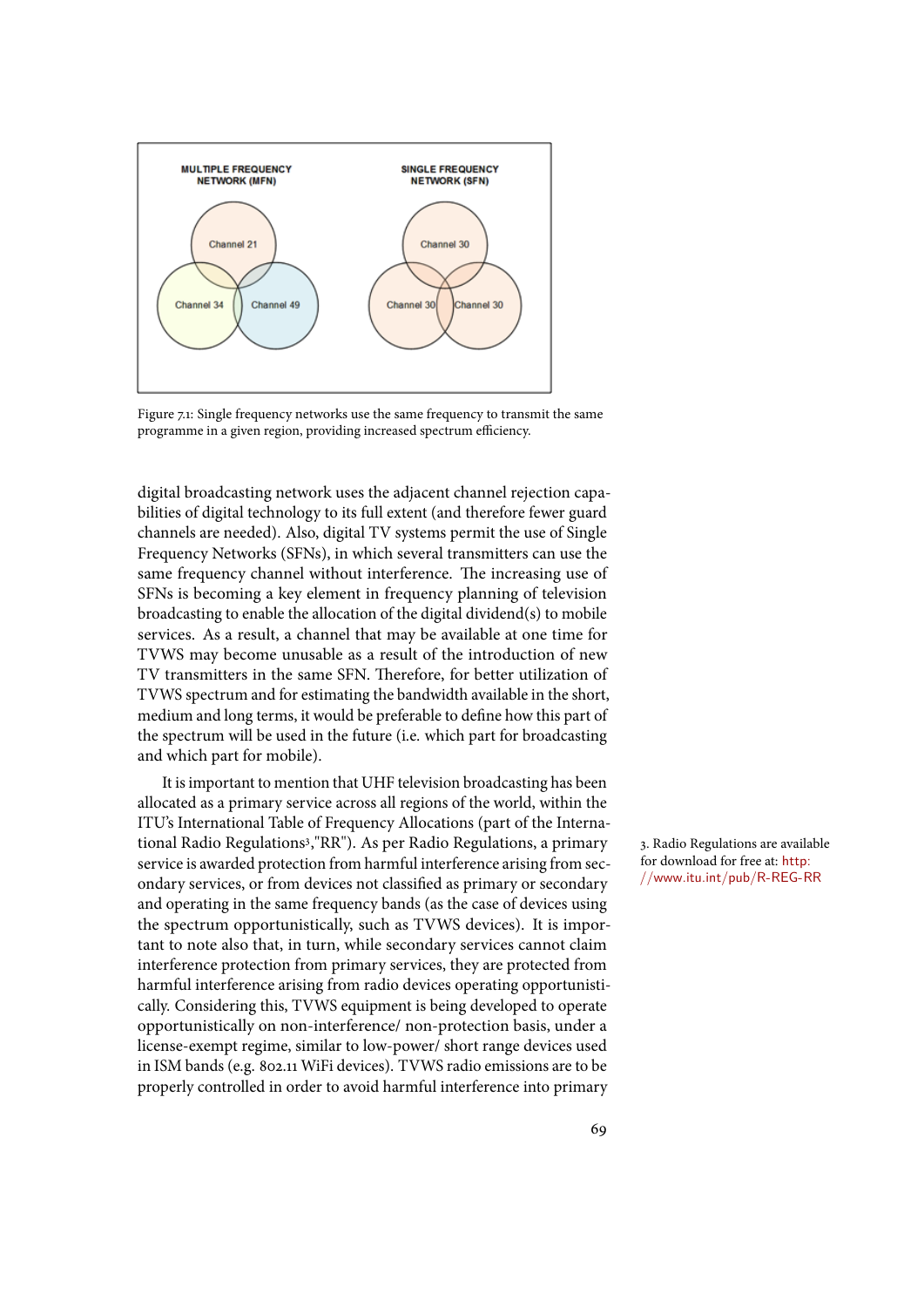and secondary services.

4. SAB: services ancillary to broadcasting. SAP: services ancillary to programme making. See ITU-R Recommendation BT.2069-5 at: http://www.itu.int/pub/R-REP-BT.2069

It is also necessary to take into consideration that often the usage of the UHF band is not limited to broadcasting. The Radio Regulations allocate portions of the UHF band to several other radio services, such as fixed, mobile, radionavigation either on a primary or secondary basis (also some countries used these bands for SAB/SAP<sup>4</sup> devices on licensed basis). These allocations are utilized in a number of countries for various radio applications, thus in these countries, the utilization of white spaces on non-interference basis is more complex.

# 7.2 main drivers for the research of alternative forms of spectrum utilization

The increasing demand (see Figure 7.2) for wireless connectivity as part of the evolution of ICTs in the "digital information era" is driving the research of alternative forms of spectrum utilization in recent years. Securing access to efficient and sustainable ICT infrastructure has become a major goal worldwide, especially considering the vital role that ICTs play across all areas of human life, such as education, health, science, financial markets, security and civil protection, media, entertainment and business development, amongst others.

With a steep increase in the demand for mobile connectivity, comes the inevitable pressure on the supply side of the resource (the radio spectrum). Noting that, while levels of spectrum demand are likely to vary across different regions depending on factors such as population density, geographic characteristics, and scale of development of broadband fixed networks, the rise of advanced consumer mobile devices and data-demanding mobile applications has considerably increased the usage of bandwidth in mobile spectrum bands in both mobile networks (e.g. 3G & 4G) and license-exempt local area networks (e.g. WiFi access).

Also, emerging economies are embracing more and more the benefits of wireless broadband communication (and therefore realizing more value from the radio spectrum as a national infrastructure resource), which provides a more affordable and flexible alternative for providing internet access to citizens and contributes in a more expeditious way to reducing the digital divide. Thus, one could also infer that the increase in demand for mobile wireless access and the consequent growth of mobile networks could also be a contributing factor to an increase in demand for ancillary wireless platforms in other frequency bands, intended to support the operation of mobile networks, such as terrestrial or satellite links used for backhaul.

Taking into account the previously described ICT ecosystem, one could also describe the need for more efficient forms of spectrum utilization according to the level of market development: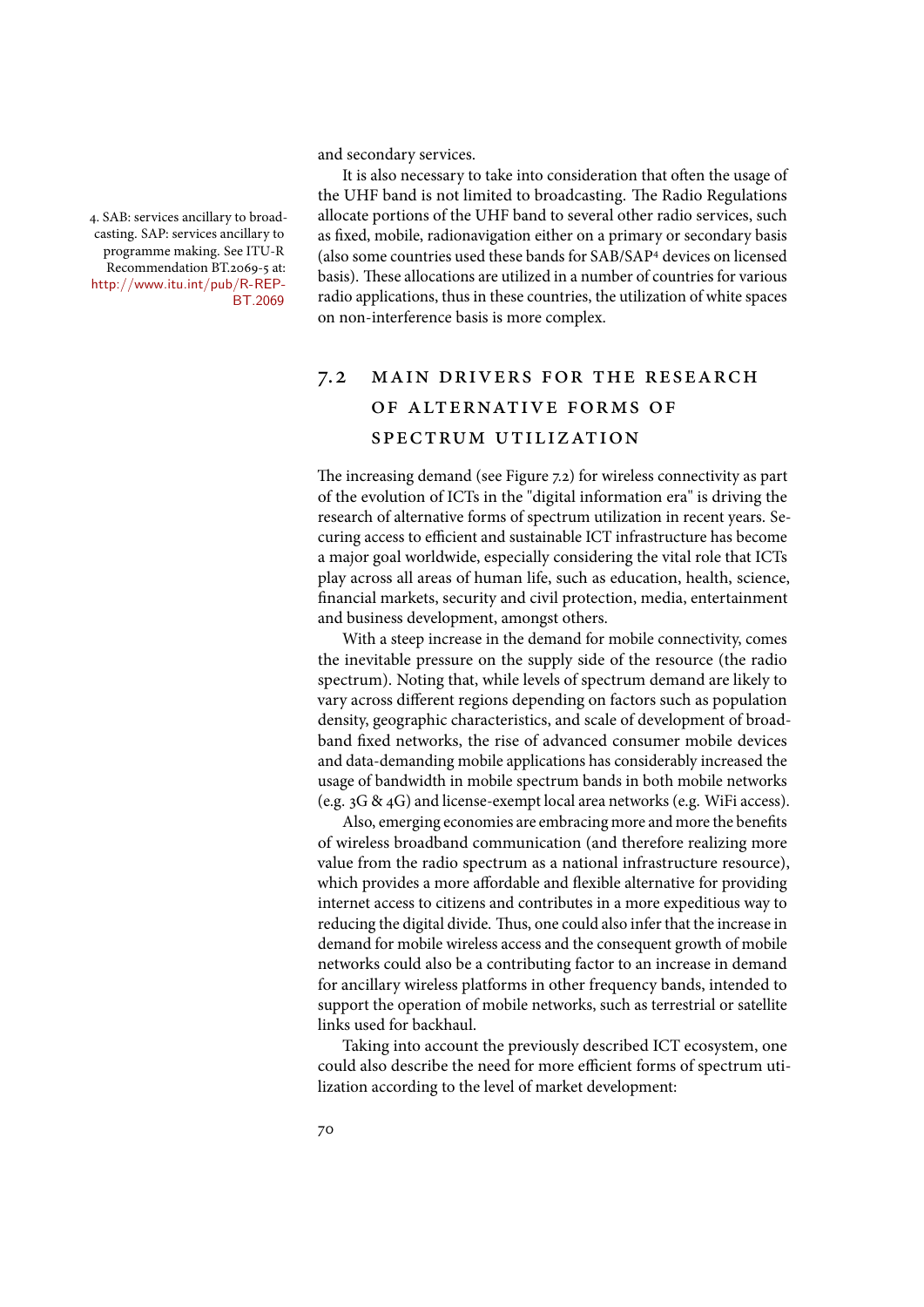

Figure 7.2: Global ICT Developments, 2001-2013



Figure 7.3: Global mobile data traffic forecast and Smartphones lead the data growth.

a. **Mature markets with highly developed infrastructure:** the need for more efficient forms of spectrum utilization is driven here mainly by factors such as increasing bandwidth bottlenecks caused by the growing uptake of data-intensive applications (see Figures 7.3 and 7.4) and rapid consumer adoption of novel mobile products. In the presence of bandwidth bottlenecks, potential regulatory choices for addressing such issue would strive to achieve improved spectrum efficiency through exploring forms of dynamic spectrum access and more efficient use (i.e. cognitive radio, spectrum aggregation), sound alternatives for spectrum sharing, and forward-looking spectrum planning and refarming (and avoidance of spectrum fragmentation). In these markets, the main objective is to match spectrum demand, given that spectrum utilization in such markets is bandwidth intensive due to the high density of users.

There are however some limitations to the use of TVWS to provide mobile broadband access to the mass consumer market (similar to cellular networks):

• Availability of TVWS spectrum in urban areas is likely to be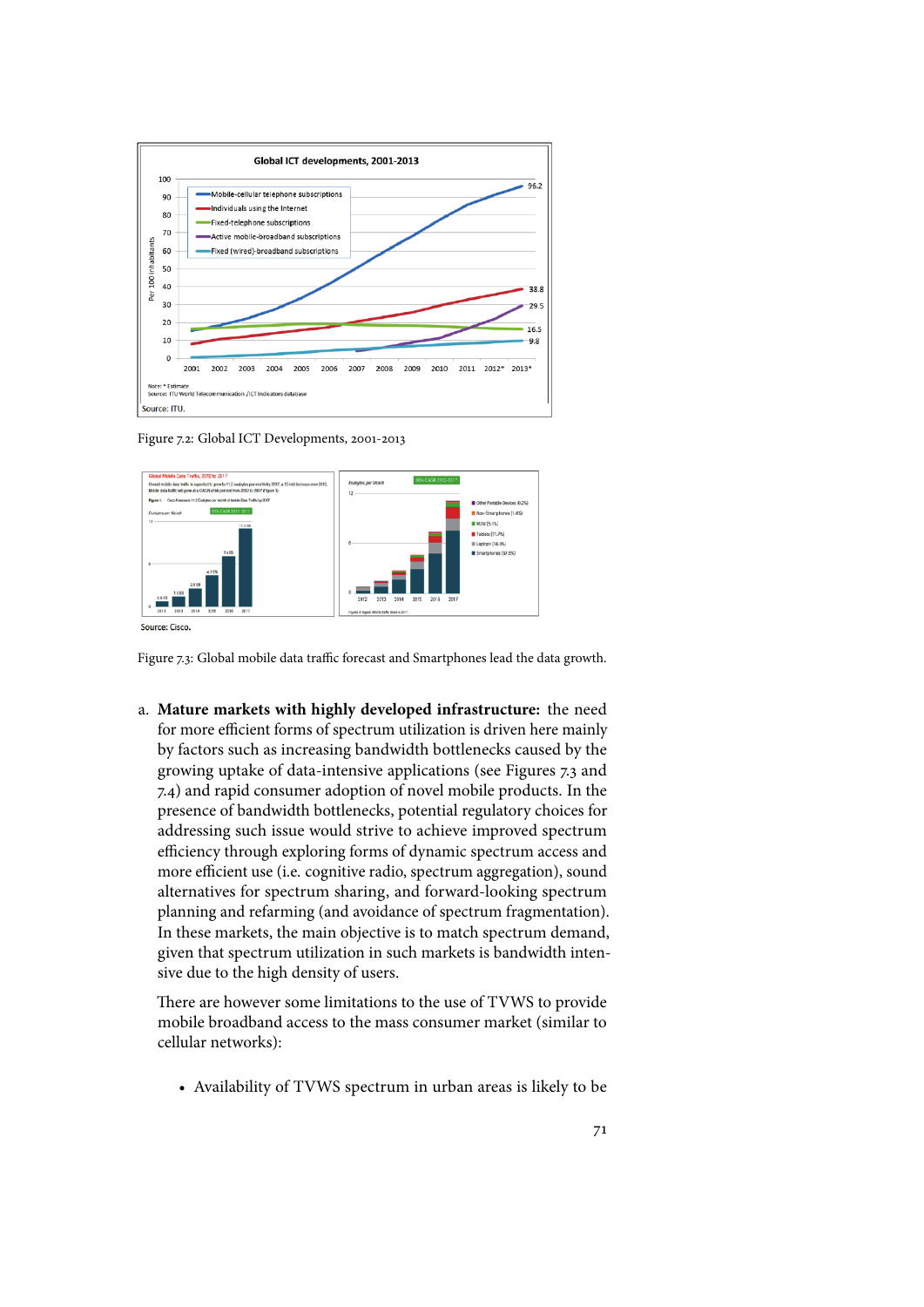

Figure 7.4: Mobile broadband growth figures per region.

small where digital television has been deployed.

- Potential for *aggregate interference* from large numbers of ubiquitous license-exempt TVWS users into the primary service (television reception).
- Self-interference within the TVWS network may also be a limitation.

Cost-benefit analyses would therefore be needed also in order to assess the relative benefits of providing only a modicum addition to the overall bandwidth pool available to users at the cost of setting up interference-limited new infrastructure for wide-area coverage. This is one of the main points of divergence between TVWS and WiFi devices used in higher frequency bands: the low-power/short range use of license-exempt WiFi devices prevents them from creating detrimental interference levels, provides for higher frequency re-use and requires a low-cost, small infrastructure footprint.

Moreover, a mismatch situation would inevitable be prevalent, where there is high demand for bandwidth but a very low TVWS bandwidth supply. Considerations in this regard would include assessing the frequency re-use capabilities of TVWS networks in bandwidth limited scenarios, balancing download and upload requirements, costs considerations for network infrastructure deployment and client's service delivery.

Costs considerations would also include an assessment of the tradeoffs arising from replicating existing cellular infrastructure.

b. **Rural regions with sparsely distributed population:** the low consumer base characteristics of such regions, along with potentially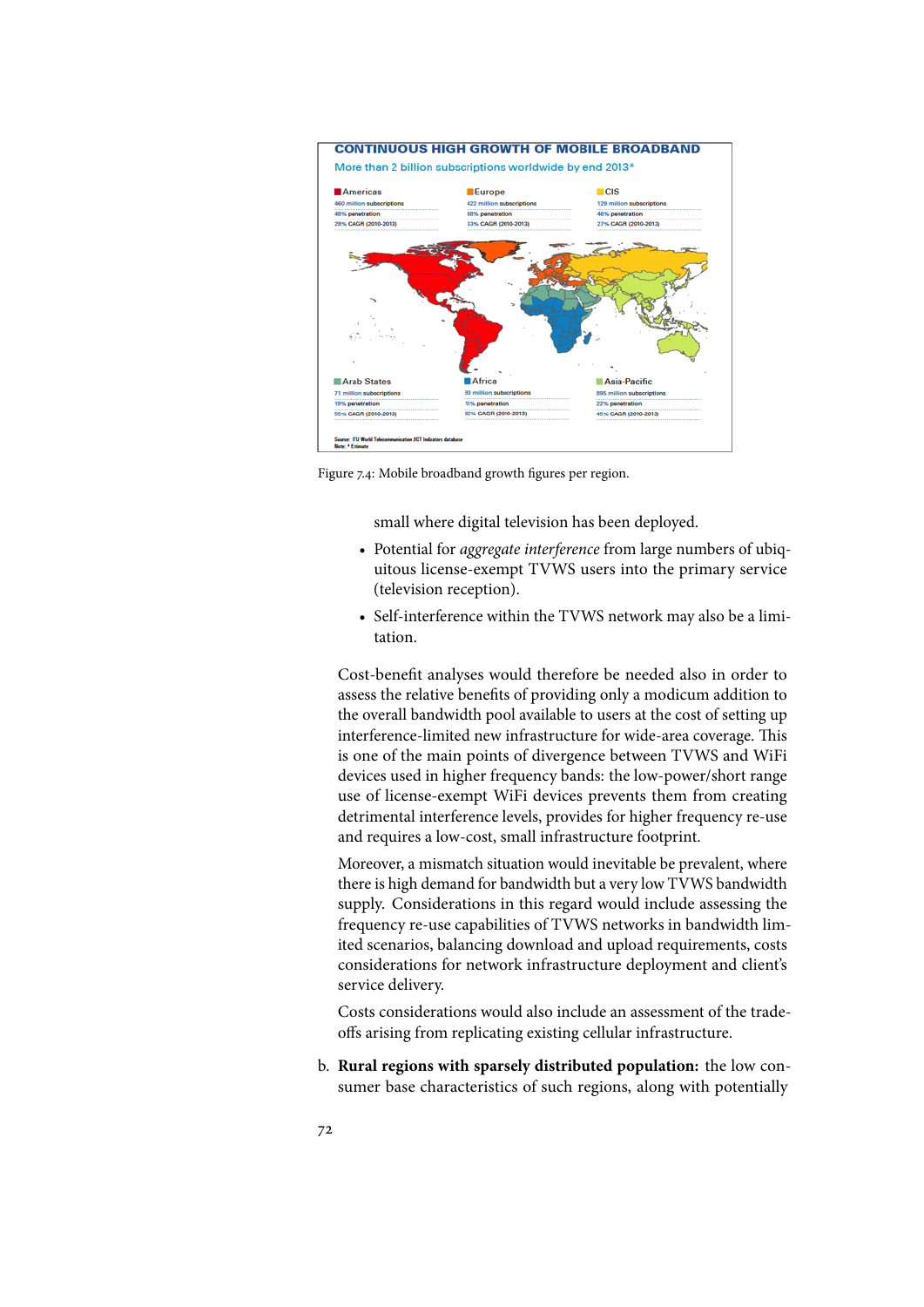more challenging geographical features, has contributed to the lack of connectivity in such areas. Reaching these regions by means of fixed-line infrastructure is capital-intensive; therefore low short-term return on investment (ROI) levels would discourage providers from considering such an option. A wireless alternative is a more cost effective choice; especially those alternatives than can achieve large coverage areas with fewer base stations (and therefore lowering the cost of the wireless infrastructure).

Such alternatives can include mobile networks in lower frequency bands (i.e. the UHF bands below 1 GHz, where signals propagate further, thus achieving larger coverage) as well as satellite-based solutions, and lower-frequency fixed broadband wireless access (or combinations of all these alternatives). Therefore, the rural scenario represents a challenge but also has a great potential, since in terms of spectrum availability, the reverse situation to case a) occurs here: in rural areas, depending on the coverage obligations imposed to broadcasters, a larger supply of spectrum may be available for wireless broadband delivery.

In order to provide broadband coverage through TVWS to these large rural areas, there is an inherent need to build infrastructure: base station towers and backhaul links are needed before the user can access the network through some form of end-user equipment (be it mobile, nomadic or fixed to the customer premises). While in general broadband access provided through wireless networks would be much less cost intensive than fixed-line wired solutions, investments in wireless infrastructure are not insignificant; even if a kind of license-exempt regime is used by TVWS networks, together with appropriate regulatory measures. This cost of investment aspect may have an impact in terms of ROI for commercial providers considering TVWS network deployment, given that while the spectrum supply is high, the customer demand side is low. Further concerns may arise for investors also from the viewpoint of service protection and spectrum security of tenure: such an opportunistic spectrum use has no interference protection guarantees and has no future certainty with regard to regulatory changes arising from the reallocation of the spectrum to a different primary allocated service.

In summary, TVWS alternatives are being tested in pre-identified local areas of some countries as an option for addressing connectivity needs ranging from spectrum-congested zones in highly developed metropolitan areas (with varying degrees of UHF TV spectrum idleness) to large geographical rural areas lacking access infrastructure and needing lower-cost deployment alternatives (areas with low use of UHF TV spectrum). Considering the similar trend of increasing demand for wireless broadband across mature markets as well as in developing and rural markets, the need for efficient and sustainable spectrum use be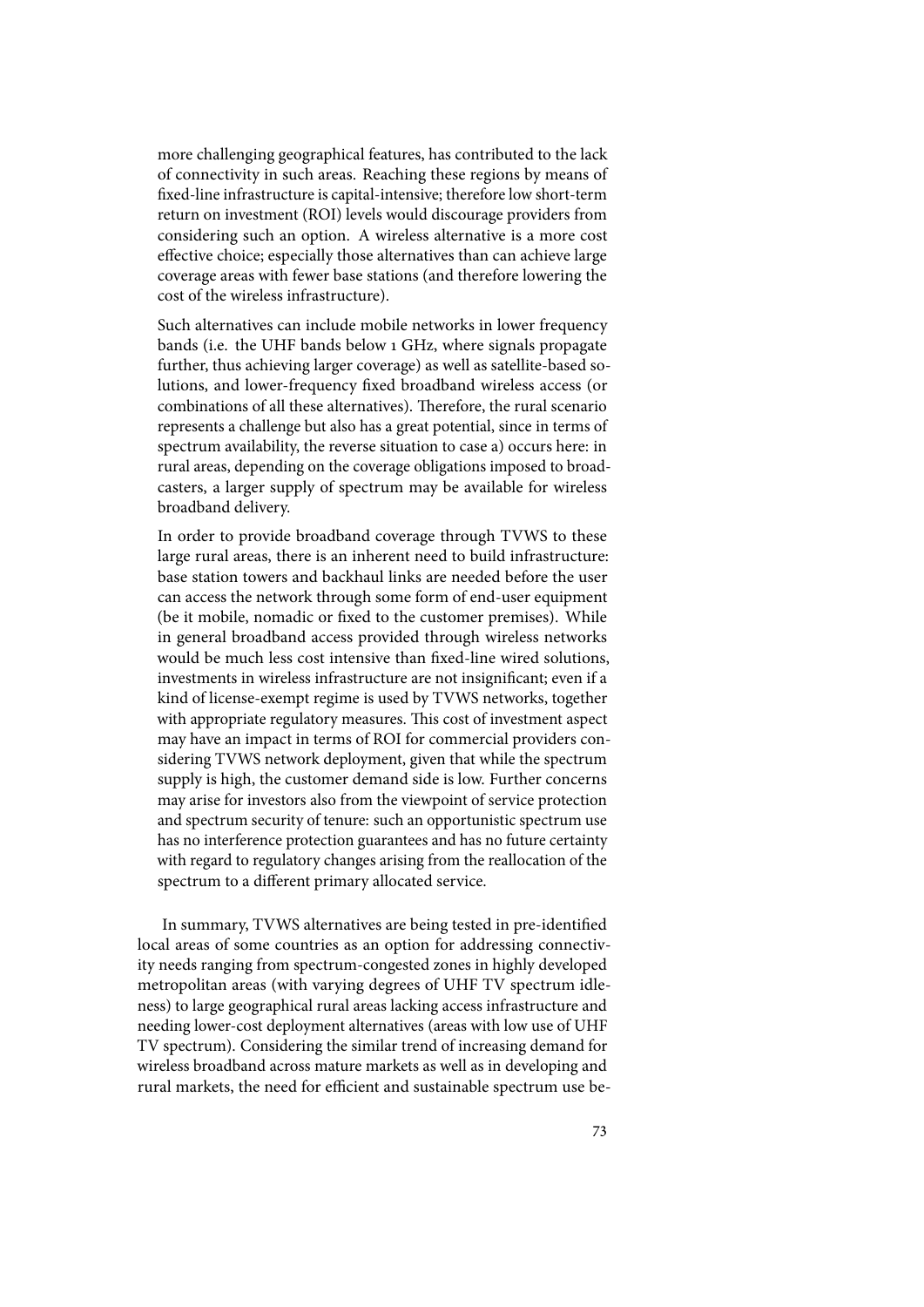comes extremely important for policy makers, regulators and the private sector. Collaboration of all these stakeholders is necessary for achieving not only efficient use of the spectrum resource but also to ensure sustainability of the ICT ecosystem. The ITU Radiocommunication Sector is providing this unique global and collaborative forum for reaching international agreement on the use and harmonization of radio technologies and systems. ICTs will continue to face increasing demand in terms of spectrum access in congested areas, as well as network expansion demands in rural regions seeking to breach connectivity gaps.

# 7.3 on-going deployment of digital television broadcasting and spectrum planning aspects

The progress made in digital technologies has permitted the evolution of terrestrial television, making it more spectrally efficient by allowing, through digital compression techniques, the transmission of multiple high-quality TV programmes in one single spectrum channel (where before it was possible to transmit only one programme per channel with analogue TV). Such advancement resulted in the opportunity to reallocate new available UHF frequencies as a result of the analogue TV to digital TV transition (the **Digital Dividend**) for other uses, namely by wireless broadband applications, in response to the rapidly growing 5. The ITU report "Exploring the demand for mobile bandwidth<sup>5</sup>.

> The digital dividend is more fully realizable only once the transition from analogue to digital terrestrial television (DTT) is completed and the "switch-off" of analogue TV is carried out. Only then, the vacated UHF TV frequencies can be fully deployed for use by other services such as the mobile service, as the nature of the mobile service (bidirectional) is not technically compatible to share the same spectrum with TV broadcasting (unidirectional). If both services were to operate using the same frequency bands, harmful interference could occur, rendering both services useless. The operational nature of TV broadcasting (primary service), requiring fewer high-power transmitters at known fixed sites and receive-only user equipment (the TV receiver sets, at unknown fixed and mobile locations), makes up the current scenario for technical co-existence between opportunistic license-exempt TVWS devices and the incumbent service (coordinated through TVWS geolocation and database-managed channel use). A change in nature of the primary service, for instance from broadcasting to mobile (where simultaneous transmission and reception takes place from base stations and ubiquitous end-user devices), may lead to an incompatibility with TVWS networks, with possible financial, legal and/or other implications. This is because the mobile service tends to provide continuous coverage to ensure communications at any given location, resulting in a more

Value and Economic Valuation of Spectrum" provides further insights into the economic value aspects of spectrum: http://www.itu.int/ ITU-D/treg/broadband/ITU-BB-Reports\_SpectrumValue.pdf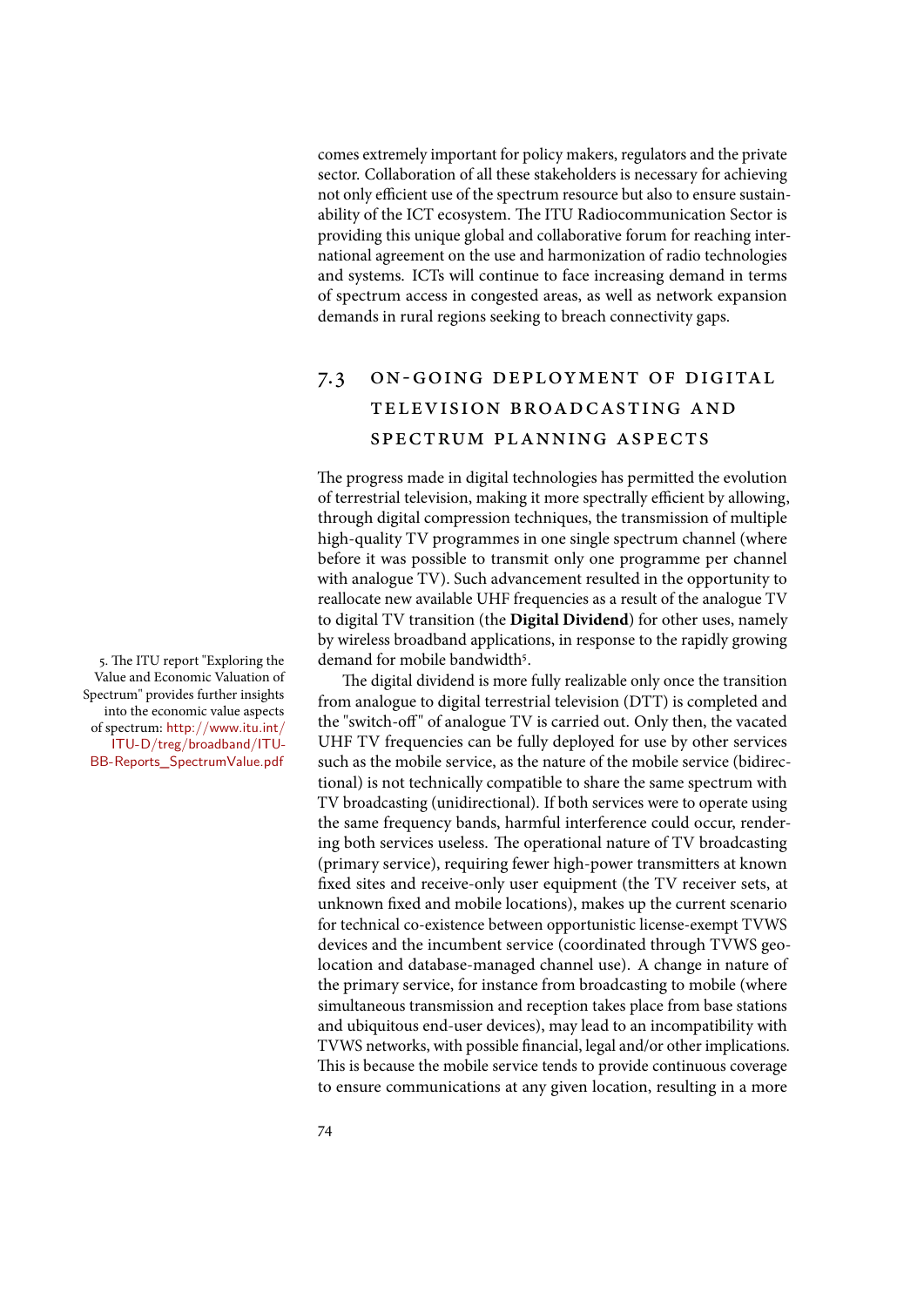difficult identification of available white spaces, as compared with TV broadcasting, in particular considering the longer-range propagation properties of UHF spectrum.

Further, modifications in coverage objectives of transitioning broadcasting networks would also require some assessment. For instance, DTT in the UHF bands has been implemented fully in some countries, but in others, the implementation process has been slower or has not started yet. For regions or countries where channel utilization by the primary DTT service is still undergoing planning and coordination, there is still a degree of uncertainty with regard to the "final" DTT coverage footprint. Such probability of change in DTT networks is not restricted to transitional aspects but also to the future spectrum needs of the broadcasting service in the UHF bands.

In this sense, a realistic figure of the bandwidth available for the opportunistic secondary use of TVWS can only be obtained once analogue TV switch-off is achieved and the final DTT coverage is in place (especially if DTT is deployed using SFN). An example of such situation can be found in the African continent, part of the Geneva 06' Agreement<sup>6</sup> 6. Geneva 06 agreement can be (GE06 Agreement) for regional coordination of digital broadcasting, and where DTT transition is currently ongoing. Such a situation implies that, since the full coverage objectives of DTT have not been reached or implemented yet in some areas, a white space that appears currently vacant may not be available later on. This situation is particularly relevant in border zones, where frequency coordination is critical for avoiding cross-border harmful interference.

The above situation highlights well the importance of technically sound spectrum management<sup>7</sup>, which has been achieved through the collaborative efforts of countries, (a) at regional level by adopting coordinated and harmonized spectrum decisions, reflected for instance in Regional Agreements (such as the ITU GE06 Agreement) and (b) at global level, by updating the international Radio Regulations . Such updates are conducted on the basis of collaborative technical studies (ITU-R Study Groups<sup>8</sup>) carried out jointly by the ITU Membership: Member States, a. Information on ITU-R Study and other stakeholders (operators, manufacturers, academia, etc).

On this basis, changes in spectrum allocations and updates to the RR are made by consensus between Member States at the World Radio Conferences<sup>9</sup> (WRCs) and also common regional frequency plans are yo . Information on WRCs can be agreed through Regional Radio Conferences<sup>10</sup> (RRCs). ITU-R study groups also adopt technical standards and harmonized spectrum use (ITU-R Recommendations, Reports and Handbooks) as well as best practices on radiocommunication matters. Within this framework, ITU-R is currently undertaking multiple studies to develop technical recommendations on the use of new technologies such as Software Defined Radio (SDR) and Cognitive Radio Systems<sup>11</sup> (CRS), which are relevant n. Resolution 58 (2012): studies on to the development of radio systems using white spaces. Further, at the last World Radio Conference (WRC-12), the subject of SDR and CRS was addressed and it was concluded that the RR was providing enough

found at: http://www.itu.int/ITU-R/terrestrial/broadcast/plans/ ge06/

7. Definition of spectrum management (as per Study Group 1 brochure): Spectrum management is the combination of administrative and technical procedures necessary to ensure the efficient utilization of the radio-frequency spectrum by all radiocommunication services defined in the ITU Radio Regulations and the operation.

Groups can be found at: http:// www.itu.int/en/ITU-R/studygroups/Pages/default.aspx

found at: http://www.itu.int/ ITU-R/index.asp?category= conferences&rlink=wrc&lang=en 10. Regional Radio Conferences: http://www.itu.int/ITU-R/index. asp?category=conferences&rlink= rrc&lang=en

the implementation of cognitive radio systems: http://www.itu.int/ pub/R-RES-R.58-2012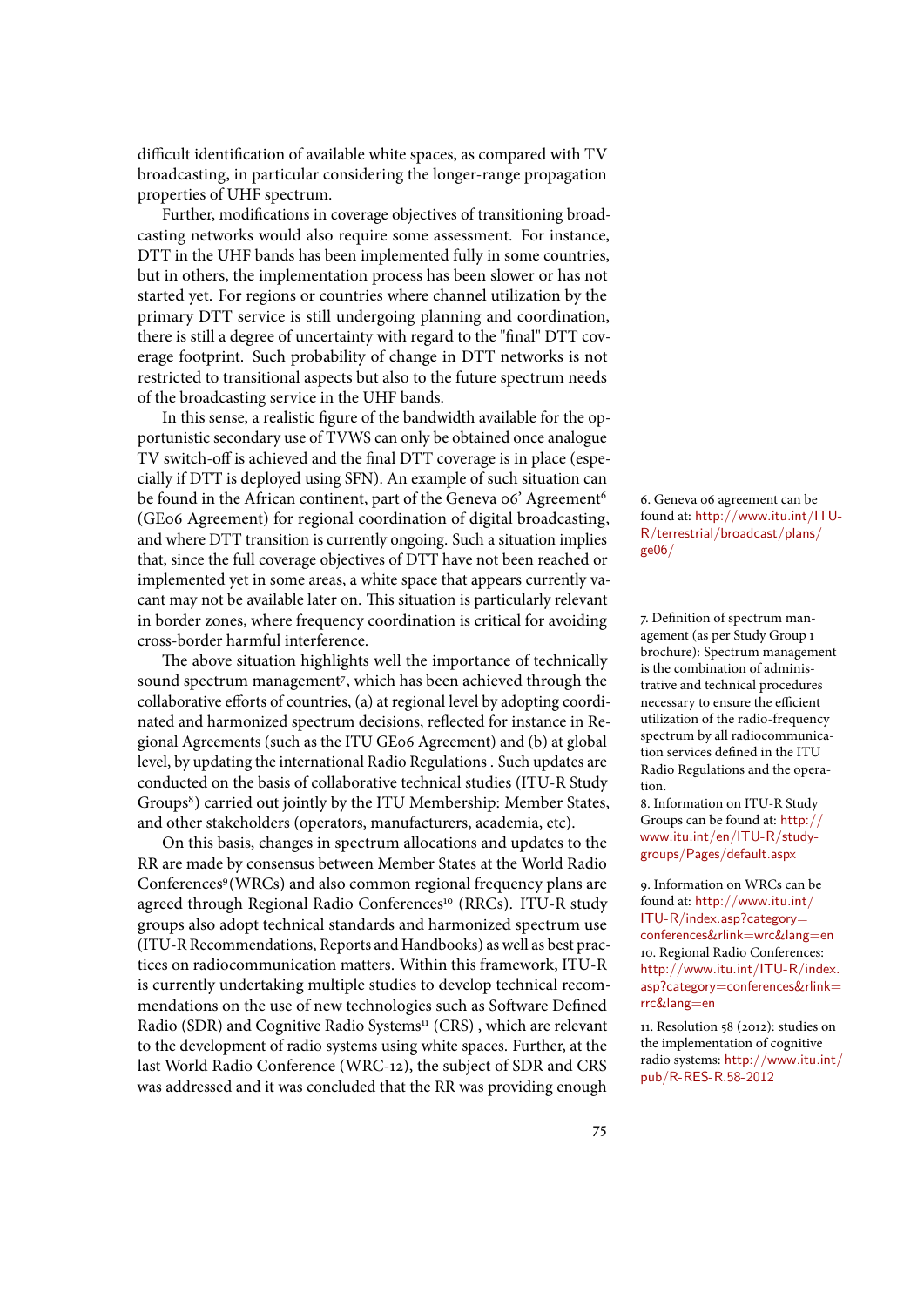found at: http://www.itu.int/oth/ R0A0600004B/en

13. WRC-15 agenda item 1.1 and 1.2 can be found at: www.itu.int/ ITU-R/go/rcpm-wrc-15-studies

terrestrial/broadcast/ATU/index. html

15. Based on FCC's 5 GHz licenseexempt regulation FCC 13-22, found at: http://www.fcc.gov/ document/5-ghz-unlicensedspectrum-unii

flexibility at it stands to enable the use of CRS in accordance with its provisions, recognizing in particular the obligations of administrations in preventing interference (see Recommendation 76, WRC-12).

Additionally, at WRC-12, countries in ITU-R Region 1 (Europe, Africa and Middle East) agreed on planning an extension of their digital dividend band (790-862 MHz), allocating the band 694-790 MHz for the mobile service on a primary basis, and to start its operation in 12. WRC-12 Resolution 232 can be 2015 (Resolution 232, WRC-12<sup>12</sup>). Appropriate measures will be taken at WRC-1513 in response to agenda item 1.2, which states: *"to consider to examine the results of ITU-R studies, in accordance with Resolution* 232 *(WRC-*12*), on the use of the frequency band* 694*-*790 *MHz by the mobile, except aeronautical mobile, service in Region* 1 *and take the appropriate measures"*.

Such decisions echoes other discussions and studies carried out in Europe and the USA after WRC-12 on the long-term approach for reallocation of UHF spectrum, in order to respond to the increasing bandwidth demand of mobile services. Further, in July 2013, under the African Telecommunications Union and ITU auspices, the Sub-Saharan African countries agreed on modifications to the GE06 Plan in order to 14. See http://www.itu.int/ITU-R/ $\qquad$  allocate the 694-790 MHz band to the mobile service $^{14}$ .

> Finally, it was also agreed at WRC-12 to consider and to take appropriate action on agenda item 1.1 of WRC-15, which states: *"to consider additional spectrum allocations to the mobile service on a primary basis and identi*)*cation of additional frequency bands for International Mobile Telecommunications (IMT) and related regulatory provisions, to facilitate the development of terrestrial mobile broadband applications, in accordance with Resolution 233 (WRC-12)"*. These regulatory developments are significant indicators of the ongoing international revision of UHF spectrum utilization, requiring due consideration in terms of the inclusion of opportunistic TVWS systems in the planning of UHF spectrum allocations in the mid and long terms.

# 7.4 tvws equipment standarization and spectrum harmonization

Several frequency bands have been allocated worldwide in such a way that they allow the operation of devices on license-exempt basis (e.g. ISM bands) across different spectrum frequencies. These bands accommodate a variety of devices and applications, being wireless LANs (e.g. WiFi) one of the most commonly known. Wireless LANs operate mainly in the 2.4 GHz band (with a total of 100 MHz of bandwidth) and in the 5 GHz band (5.150-5.350 MHz and 5.470-5.725 GHz, with a bandwidth of approximately 455 MHz<sup>15</sup>) in accordance with ITU Resolution 229 (Rev.WRC-12). There is also an allocation in the UHF band at 900 MHz in ITU-R Region 2 (Americas) between 902-928 MHz (totaling 26 MHz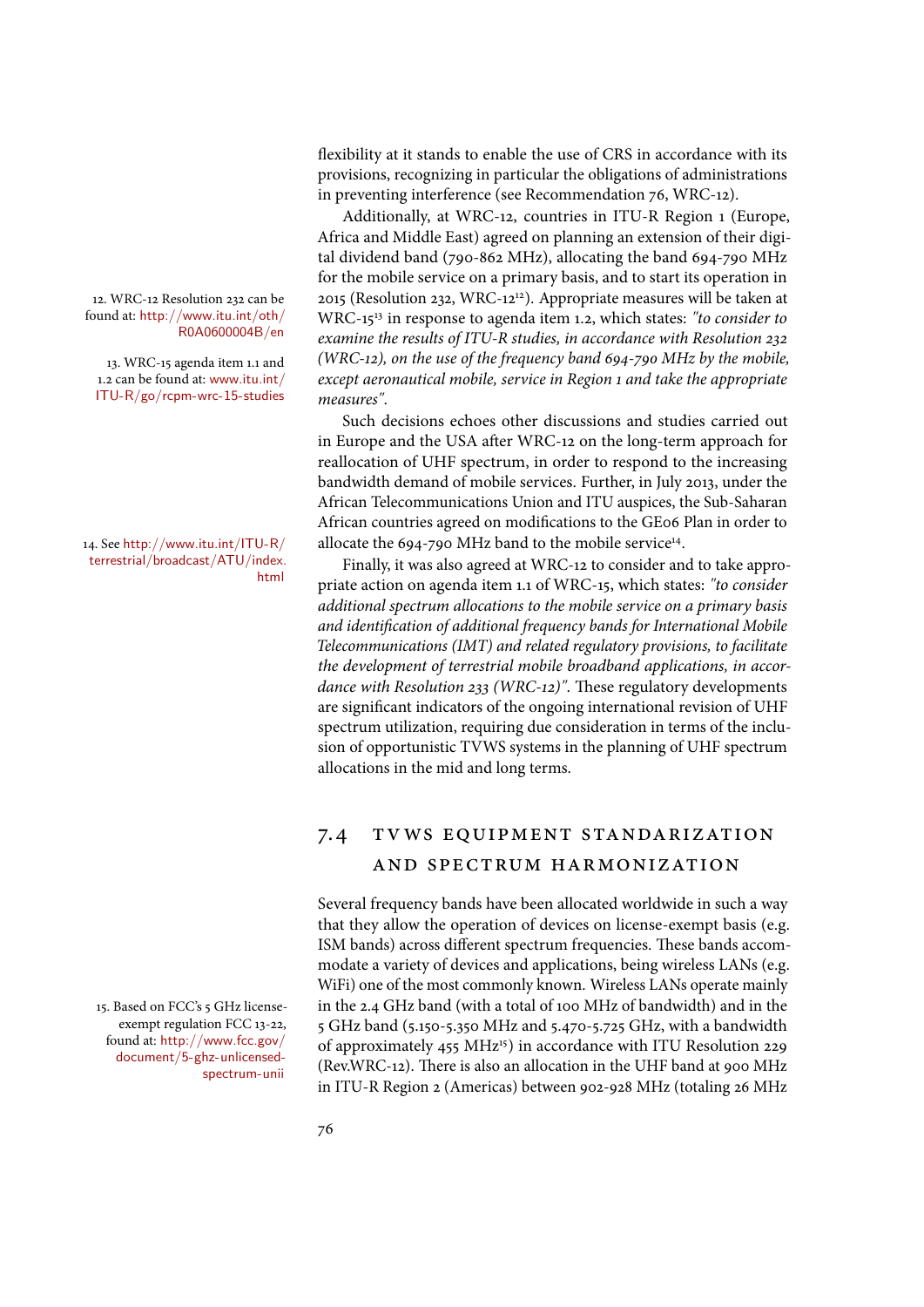of bandwidth). The combined total for all three license-exempt bands used by wireless LANs is around 581 MHz of bandwidth.

TVWS device specifications are for instance currently being developed for Wireless Regional Access Networks, IEEE 802.22 WRANs (point-to-multipoint), and 802.11af for lower-power operation in a "hotspot" fashion. The development of both standards is based on similar operational characteristics of devices using ISM bands and referred to above: license-exempt devices sharing the band with other TVWS applications. The deployment of TVWS devices could involve very large numbers of devices scattered across different areas and serving different purposes, and therefore, some assessment will be necessary to determine the levels of interference that a combined deployment scenario would represent, and its impact on TVWS bandwidth availability. Then, the potential wireless ecosystem in the UHF bands would involve the primary service(s) sharing the band with wireless microphones (and also licensed SAB/SAP devices in some countries), TVWS opportunistic devices broadband (such as IEEE 802.22 and IEEE 802.11af), TVWS for machine-to-machine communication and any other TVWS application that may arise.

Frequency bands utilized for license-exempt applications such as those used by WiFi devices, have been used to host large numbers of ubiquitous devices, which share those frequencies collaboratively (using low power levels, short range transmissions and channel control schemes) and operate *without an expectation of QoS*. As mentioned earlier, no individual license is required for operation in these bands, but compliance with technical and operational parameters is necessary in order to avoid harmful interference into other services. Moreover, increases in transmit power exceeding the limits prescribed for license-exempt devices would either reduce the number of users at a given area or cause interference intra-service or to licensed services in adjacent bands. Therefore, the usefulness of license-exempt bands relies on the ability of low-power/short range devices to contain their emissions within the prescribed limits (power limits and frequency boundaries).

ITU-R studies are on-going in response to Resolution ITU-R 58<sup>16</sup> 16. Resolution ITU-R 58 can be on the implementation and use of CRS technologies, in particular in  $\frac{6 \text{ cm}}{8.58}$ the mobile services, and may lead to the development of new ITU-R Recommendations or to the revision of existing ones referred to in the RR.

### 7.5 conclusions

One aspect of international spectrum planning, in terms of harmonizing spectrum allocations, relates to the potential impact that such harmonization may have in driving local markets. This impact can be expected to translate into long-term benefits (i.e. economy of scales of devices, overall advancement of the ICT sector and related contribution to GDP, found at: www.itu.int/pub/R-RES-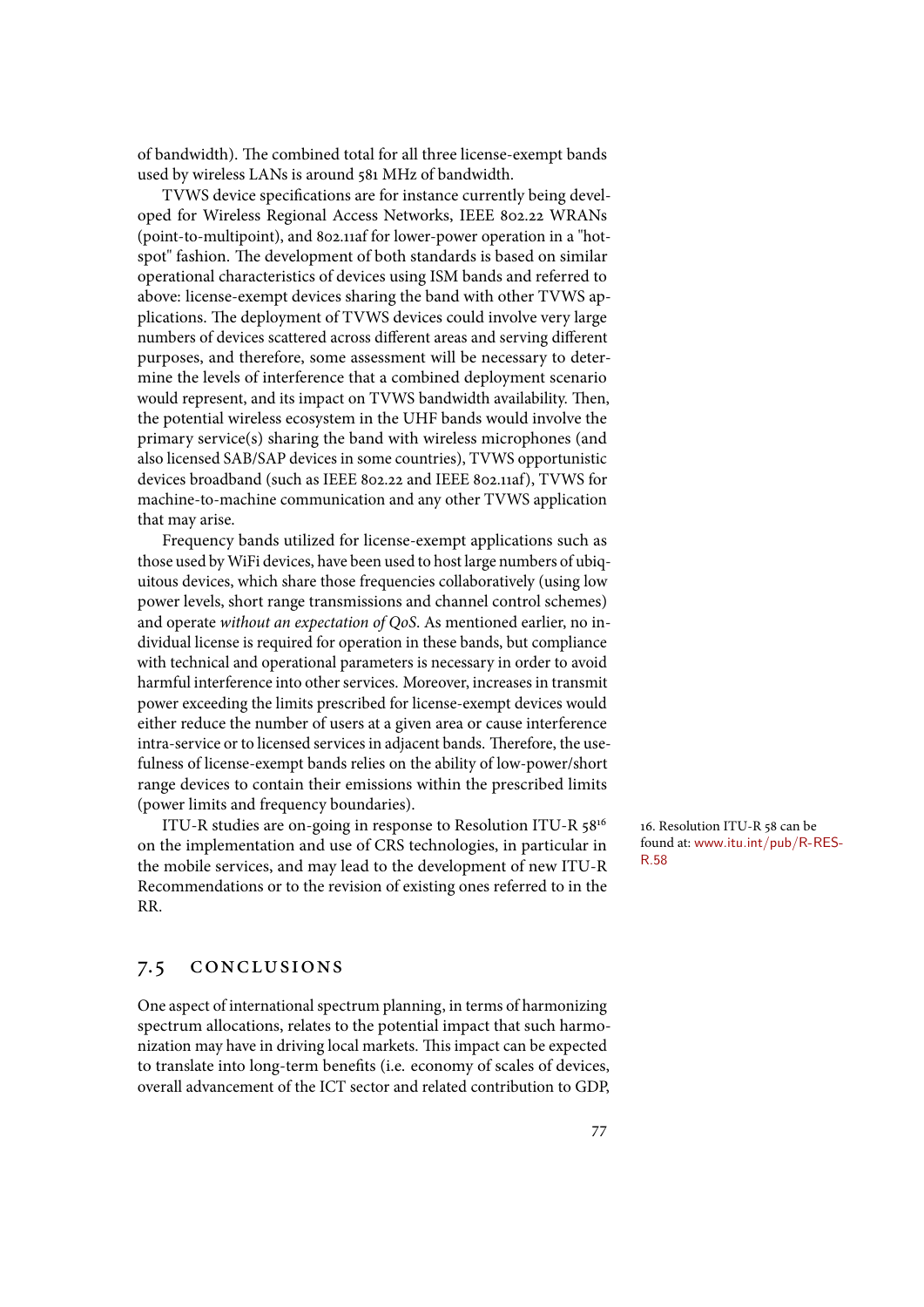job market creation and support to innovation and entrepreneurship). It is therefore significant, from the regulatory perspective, to identify the potential trade-offs of TVWS spectrum decisions in relation to the outcomes set within the national ICT strategy.

A long-term national ICT strategy, including the planning of wireless broadband connectivity, will need an assessment of *costs, scalability, resiliency and sustainability* of the countries' national wireless access infrastructure, if this strategy is set to support rural communities and its enterprises.

- Costs: there are significant connectivity costs down the transmission chain and the last mile is only one section of the chain. For instance, backhaul options are relatively low cost in comparison to fiber or wired options but there are costs of interconnection 17. Internet Service Providers and data traffic from the backhaul to the ISPs<sup>17</sup> or the telecommunication infrastructure provider's core network. Then, the costs of all the transmission components need to be considered in order to establish the overall level of funding required for subsidizing the service costs incurred by the rural customer base.
	- **Scalability:** ventures to provide connectivity in rural areas may start with a low number of users but one would expect that, as the rest of the network matures onto newer or updated platforms, the last mile component will also experience changes in demand in terms of user density or application-based bandwidth demand. The critical factor here would be to ensure that future bandwidth bottlenecks are avoided at the last mile level, in order to prevent potential disruptions or to restrict users to a sub-optimal access solution due to lack of planning or insufficient infrastructure resources.
	- **Resiliency:** this aspect involves having an access infrastructure that can endure potentially disrupting and critical situations, by means of system redundancy, prompt turnaround in front of system failures and appropriate user support services.
	- **Sustainability:** a reasonable level of long term certainty would be expected throughout the national network and its outreaching branches, in order to support national economic objectives that would include, amongst other, *attaining and maintaining a competitive position amongst regional and global economies, in order to attract foreign and local investment*. If emerging rural businesses are to be supported by new infrastructure and investments are to be made, then rural communities and entrepreneurs will expect to have a reliable wireless infrastructure (one that will not create more costs for users in comparison to other available solutions) in the medium and long terms.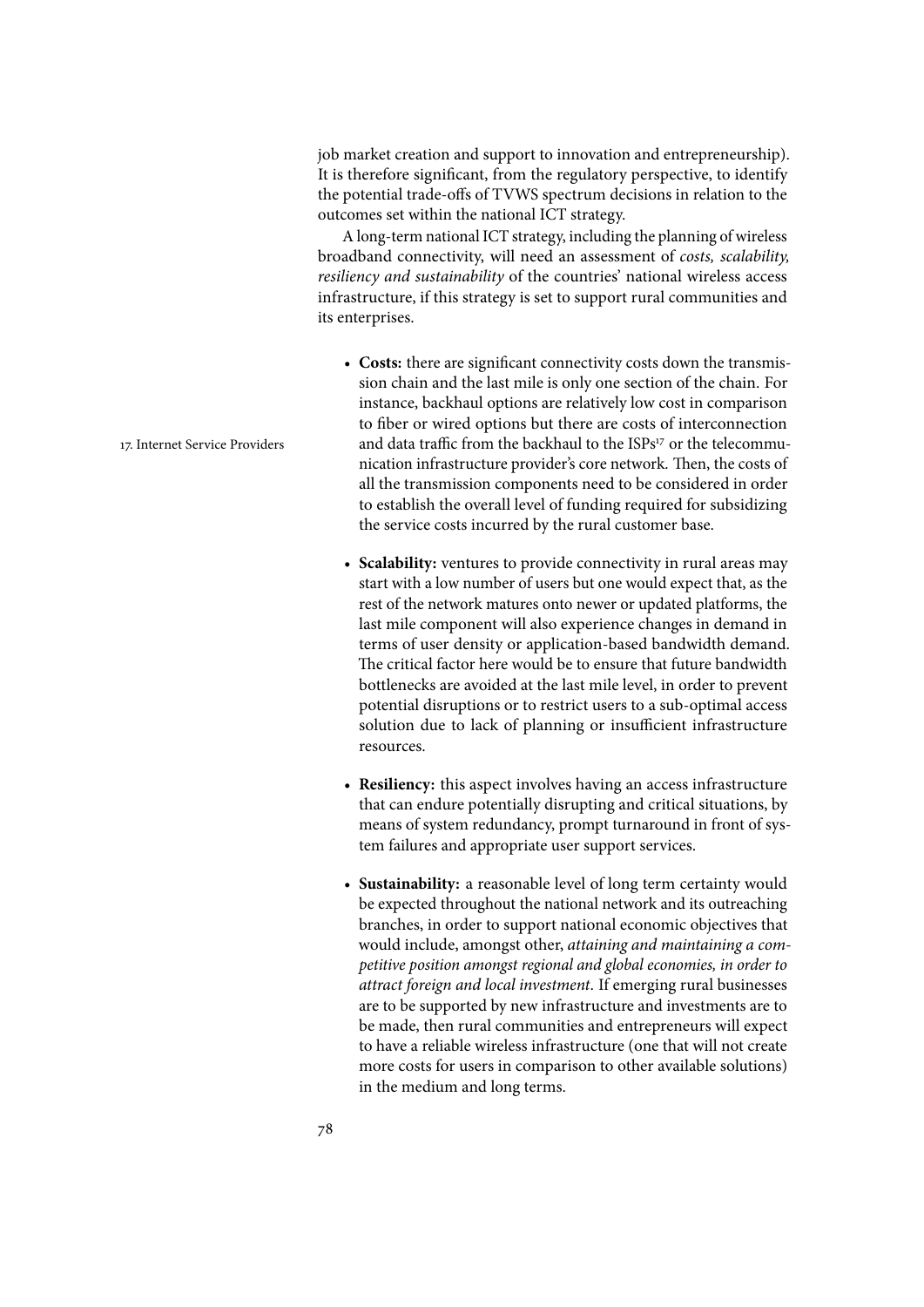As deployments of advanced mobile networks move forward, for example, through the use of the digital dividend spectrum, it is expected that markets with high levels of spectrum harmonization of their digital dividends will benefit from increasing economies of scale, while ensuring that connectivity platforms evolve in tandem with user demands. Moreover, cost efficiencies (and innovation) are more likely to occur where investment opportunities can find a market environment with future projections, through the adoption of scalable ICT platforms. Trading strategies for the mid and long-terms are also closely linked to harmonized spectrum allocations, in the sense that a closer alignment with regional and international standardization will enable access to global markets (i.e. more hardware choices and sourcing of expertise). Further, spectrum harmonization simplifies cross-border coordination, allows interoperability and reduces instances of spectrum inefficiencies at border areas due to interference caused by mismatch of dissimilar wireless systems operating in the same geographical area.

On the basis of the above considerations, the following questions would need to be addressed in adopting national ICT strategies:

### *a) What can be the potential outcomes of early policy decisions on TVWS?*

Early implementation (without regulatory safeguards) through the use of idle TV spectrum presently available would endeavor to obtain immediate benefits of connectivity, provided the available spectrum is properly identified and used on an interference controlled basis. Some benefits can include reaching earlier those small communities in need of connectivity, and their earlier familiarization with wireless platforms and applications. Some uncertainties would include DTT transition not being completed, leading to unclear levels of future availability of spectrum for TVWS service provision. Also, there can be uncertainty with regard to potential changes in the regulatory environment and TVWS spectrum security of tenure, should there be a redefinition of the current primary service in the mid to long-term, resulting in financial losses for TVWS broadband service providers and users. While TVWS equipment standards are still under development and economies of scale are still pending, more clarity is needed to understand the current TVWS business case and to understand the type of service that consumers are to expect.

## *b) What are some of the current regulatory challenges for TVWS implementation?*

One of the main tasks of a national regulator with respect to deployment of TVWS devices would be to ensure their compatible operation with incumbent services and licensed applications. TVWS devices are supposed to work on a non-interference and non-protection basis, which requires the knowledge about other radio systems in operation in the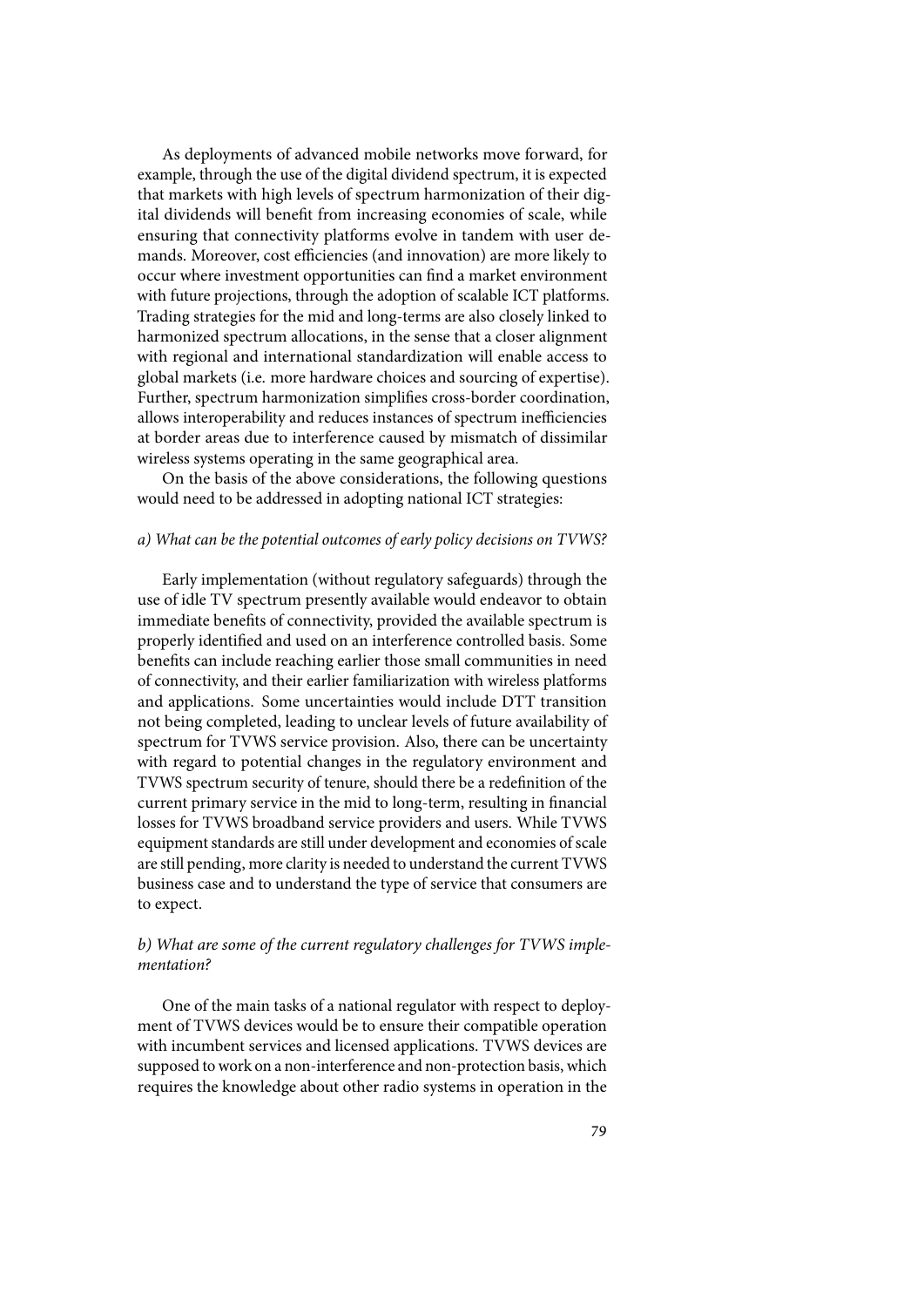same geographical area. Initially, the acquiring of this knowledge was seen through sensing of electromagnetic environment and choosing unused frequencies. Due to the current need for the development of more advanced and reliable solutions in spectrum sensing (to handle hidden obstacles and account for the requirements posed by very sensitive and expensive receivers) the sensing function has been replaced by geo-location databases containing information of other radio applications and neighboring TVWS. Moreover, aggregate interference into the primary service, as well as intra-service, will need particular attention especially in urban scenarios.

The establishment, maintenance and dynamic update of such databases may represent an added complexity for national authorities and would require thorough studies and trials. This aspect is especially important in the border areas, where the knowledge about radio systems used in the neighboring country is necessary. Exchange of database information would also be needed to avoid cross-border interference.

## *c) Could some form of security of tenure be needed to provide predictability and a long-term space for opportunistic TVWS applications?*

Perhaps, other regulatory approaches could consider alternatives for creating a regulatory environment and a space where TVWS wireless broadband applications can access spectrum not only in the short-term but also in the longer-term. The challenge is that TVWS applications are "what they are" while they operate opportunistically within the currently available gaps in spectrum allocated to television broadcasting but, what would happen if the allocation changes or if digital TV broadcasting networks expand their coverage? Would TVWS broadband applications be adaptable enough to continue serving consumers or would they require regulatory measures to ensure their long-term success? Any investment and business case needs to have a stable regulatory environment where wireless technologies can develop in a scalable way, for the benefit of users and service providers. Evolutionary changes in the regulatory environment for wireless, which we are experiencing specially in the highly sought-after UHF spectrum, can have massive impacts on services that are not planned to adapt to those changes or not planned within a forward-looking regulatory framework.

### *d) How does a potential TVWS broadband solution* )*t into a long-term national ICT strategy?*

There are many views on the TVWS subject and, through this paper, it is hoping to contribute in the advancement of alternatives for TVWS by industry and regulators, in order to achieve the greatest benefit from the spectrum resource for society as a whole. Considering that spectrum regulation is a complex and interwoven mix of disciplines (policy, legislative, regulatory, economic, technical and operational), there is